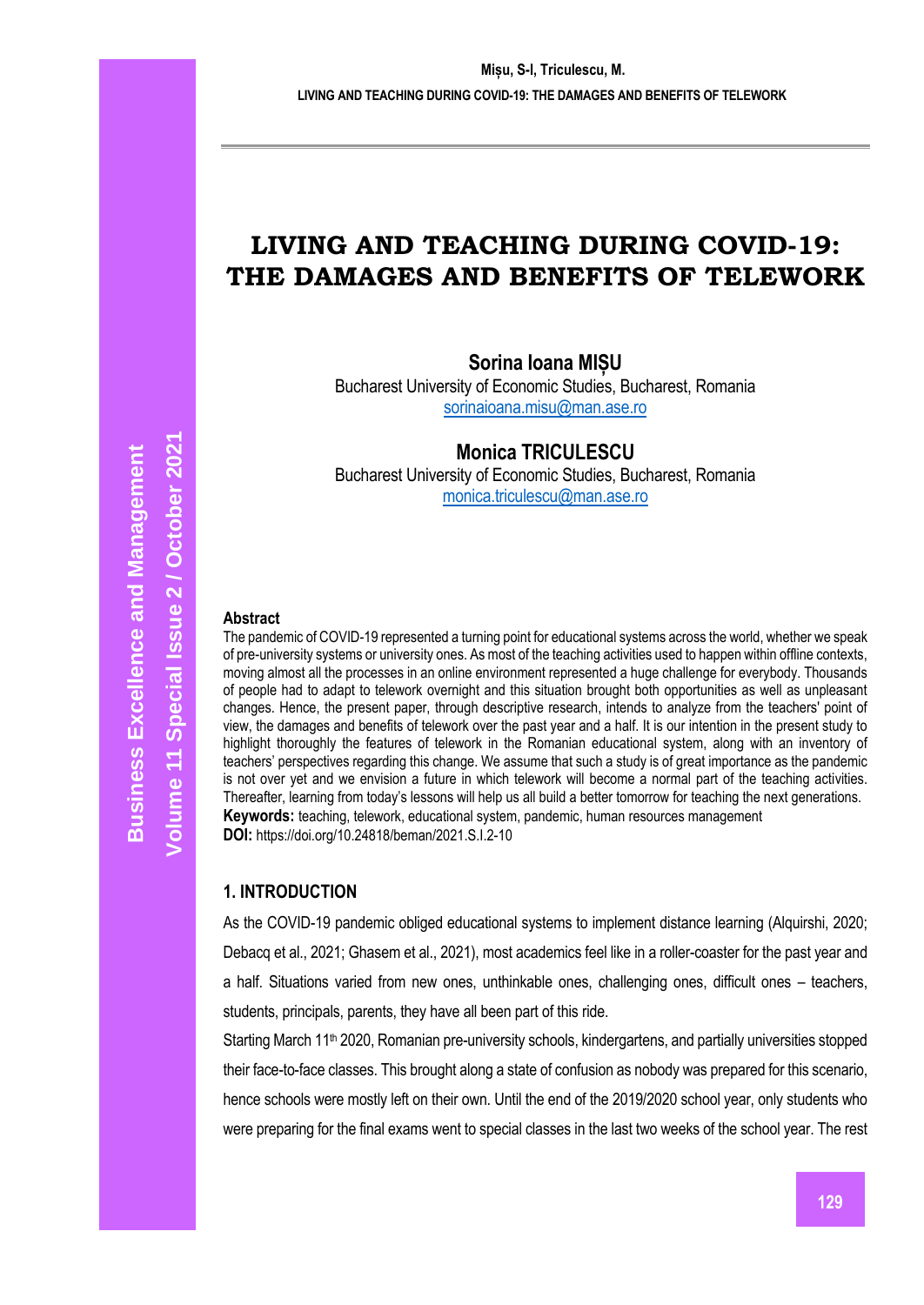#### **LIVING AND TEACHING DURING COVID-19: THE DAMAGES AND BENEFITS OF TELEWORK**

of them were left at home, in the online system that every school had adopted. During the school year of 2020/2021, various scenarios were put into action, leaving most of the educational stakeholders full of doubts at many times. Romanian pre-university schools started in a hybrid scenario, meaning that half of the students were at home, watching the teacher from their home devices, while the other half was attending from the classroom. Nevertheless, this scenario lasted for only one month, when officially all pre-university schools went online until the start of the second semester. On the 8<sup>th</sup> of February 2021, students from primary classes went back to school, face to face with their teachers. They were followed by students in their final years by the end of April 2021 and by all the rest of the students in mid-May 2021. The school year of 2020/2021 officially ended on the 25<sup>th</sup> of June 2021. Figure 1 shows a better chronology of the Romanian pre-university schools during March 2020-June 2021.





Source: Authors' contribution

As we can notice from figure 1, many changes happened during a very low amount of time, hence mechanisms of coping and adaption must have been triggered in teachers, students, and parents. For this reason, the present paper intends to explore more the teachers' perspective of this time frame in which they had to face constant changes in their work routine.

### **2. LITERATURE REVIEW**

Most of the research papers available on the topic describe the challenges of distance learning (Misu, 2020; Radu, 2021). However, there is one perspective few of them bring to light. The pandemic of COVID-19 brought the opportunity for reform for the educational systems in the information age (Li et al., 2020). Schools and universities were obliged to include technological tools into their daily teaching methods and to come up with solutions to make them part of the daily activities. However, was the human resource prepared for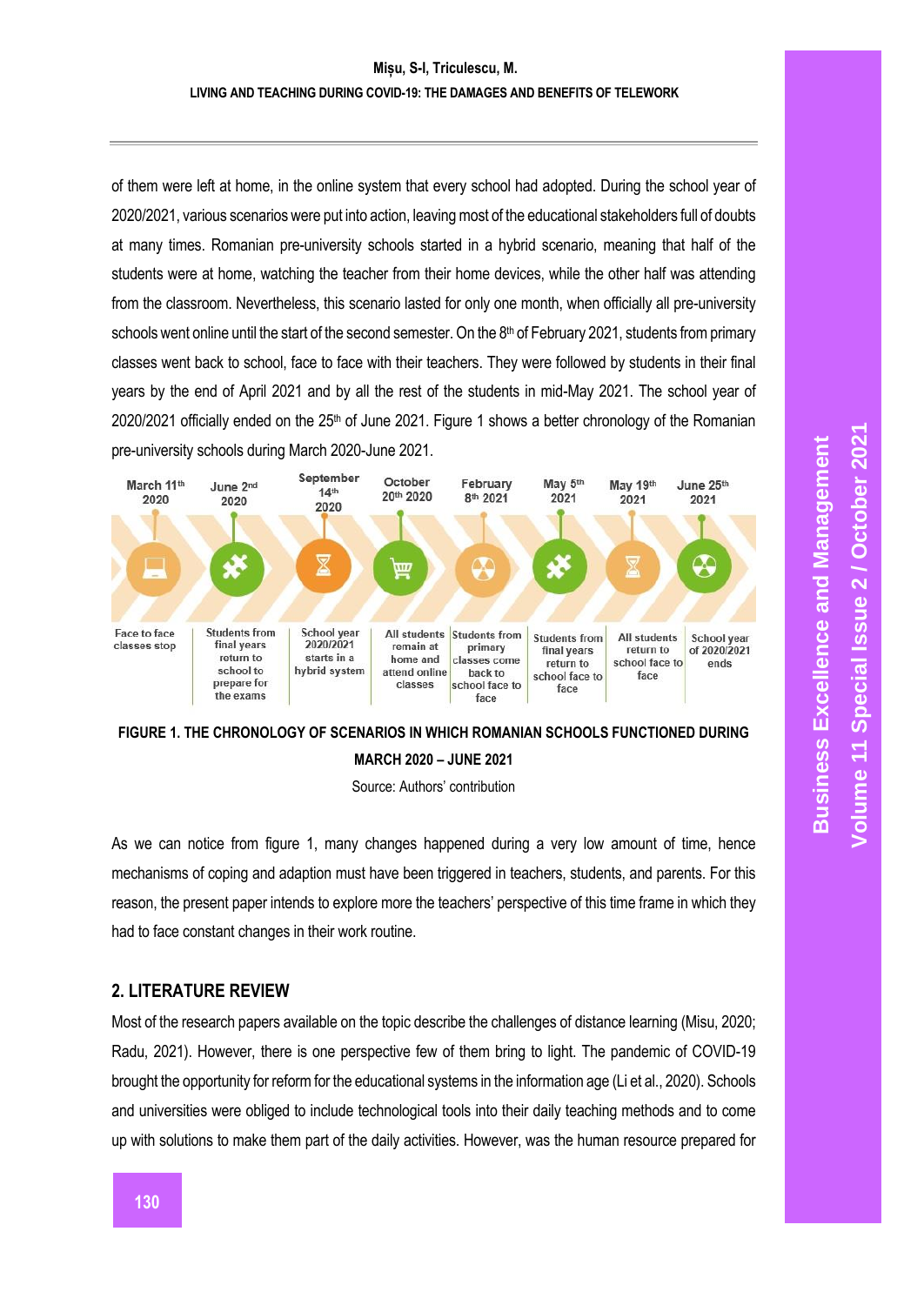this leap into the present? This is one of the main questions this paper tries to answer, based on the experience the Romanian teachers had for the past year and a half. Radu (2021) shows that up to a third of the teachers felt confused, struggled with learning fast difficult skills and some of them felt frustrated for not having procedures, universal rules to follow, or a national agreed platform.

### **3. METHODOLOGY**

This part of the paper has the role to highlight the methods that have been used to fundament the conclusions we are going to present.

First of all, the main goal of this paper is to present the damages and benefits of telework while living and teaching during COVID-19 by showing the teachers' perception before and after the school year of 2020/2021.

For this descriptive research, we have used a mix of instruments, meaning, an online survey, and interviews conducted with pre-university teachers. We considered that the data we gathered will be more relevant by using both a quantitative and qualitative approach.

The online survey was conducted in September 2020, on a group of 77 pre-university teachers from Bucharest, Romania. The mean age of teachers from this survey was 38 years old. The interviews were conducted in September 2021, on a group of 15 teachers from 3 high schools in Bucharest, Romania. The mean age of the interviewed teachers was 33 years old. In both of the groups, females were predominant, in a percentage of more than 90%. Table 1 shows a graphic representation of these data.

|                               | <b>ONLINE SURVEY</b> | <b>INTERVIEW</b> |
|-------------------------------|----------------------|------------------|
| TIME REPRESENTATION           | September 2020       | September 2021   |
| <b>NUMBER OF PARTICIPANTS</b> | 77 people            | 15 people        |
| <b>MEAN AGE</b>               | 38 years old         | 33 years old     |
| <b>GENDER REPRESENTATION</b>  | Females $-91%$       | Females $-97%$   |
|                               | Males $-9\%$         | Males $-3%$      |
|                               |                      |                  |

**TABLE 1. DEMOGRAPHICAL DATA ABOUT THE RESPONDENTS**

SOURCE: AUTHORS' CONTRIBUTION

## **4. RESULTS AND DISCUSSIONS**

This section of the present research paper focuses on analysing the results of the data we have gathered. We additionally focus on interpreting keeping in mind the context in which the respondents have been so that the discussion to be as valuable as it can be for the potential stakeholders.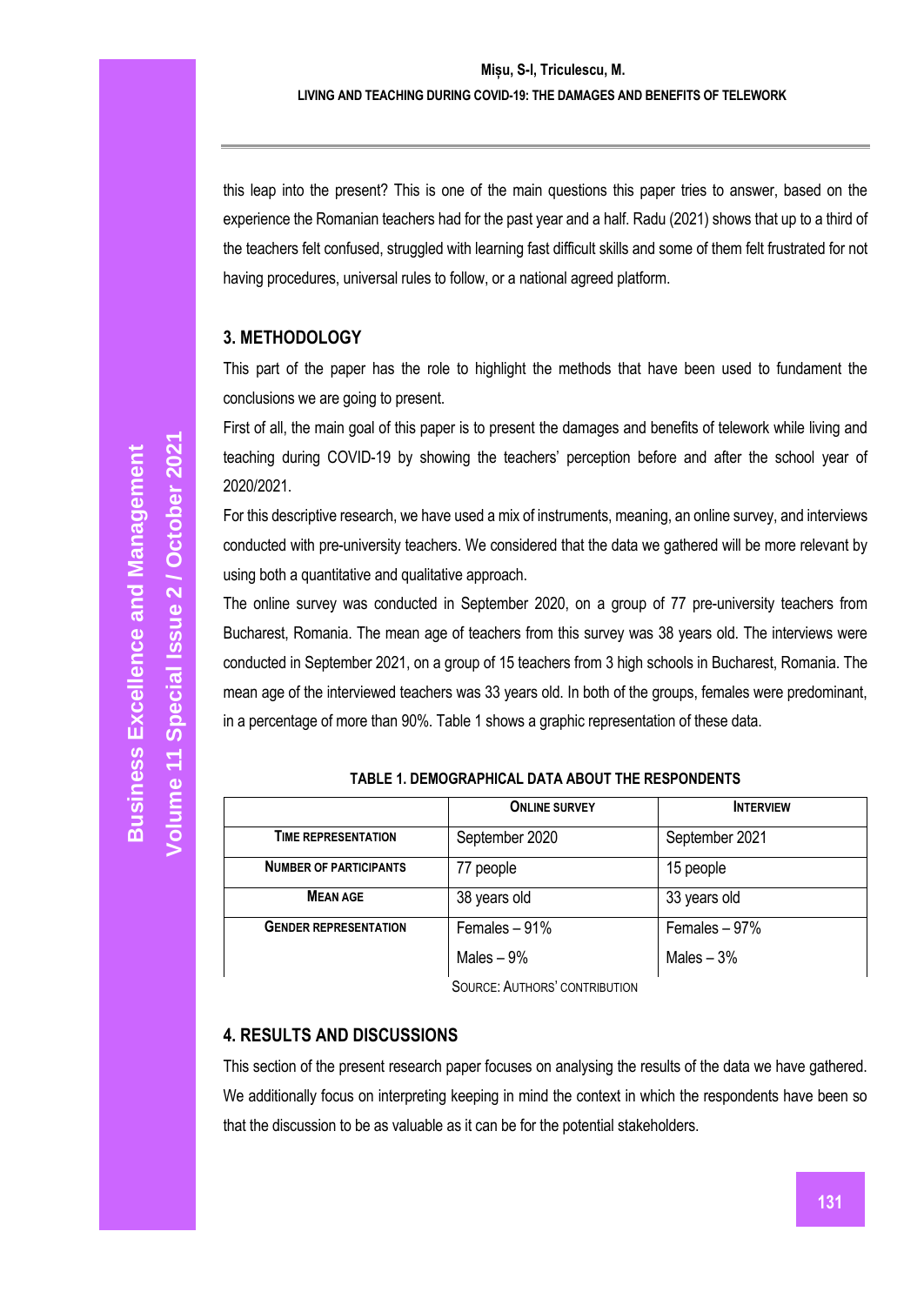## *Inventory of the damages and benefits that telework occurred to the educational process – September 2020*

In September 2020, after a semester of online teaching and being in front of a potential school year of more online teaching, teachers were asked to assess the positive aspects of telework in education as well as the less pleasant ones. Tables 2 and 3 show us the ranking of challenges and benefits teachers observed in telework.

| <b>TYPE OF CHALLENGE</b>                                                      | <b>PERCENTAGE</b> |
|-------------------------------------------------------------------------------|-------------------|
| LEARNING NEW IT&C SKILLS AND TRANSFORMING OFFLINE CLASSES INTO ONLINE CLASSES | 30%               |
| <b>KEEPING THE STUDENTS' INTEREST ALIVE</b>                                   | 21%               |
| <b>STAYING IN TOUCH WITH STUDENTS</b>                                         | 14%               |
| <b>ADAPTING TO CHANGES</b>                                                    | 10%               |
| THE FEELING OF UNCERTAINTY                                                    | 8%                |
| <b>EVERYTHING</b>                                                             | 5%                |
| THE EVALUATION SYSTEM                                                         | 4%                |
| <b>NOTHING</b>                                                                | 4%                |
| <b>OTHER REASONS</b>                                                          | 4%                |

#### **TABLE 2. CHALLENGES OF TELEWORK FELT BY PRE-UNIVERSITY TEACHERS (N=77)**

SOURCE: AUTHORS' CONTRIBUTION

#### **TABLE 3. BENEFITS OF TELEWORK OBSERVED BY PRE-UNIVERSITY TEACHERS (N=77) TYPE OF RENEFIT**

| .                                                                  | .   |
|--------------------------------------------------------------------|-----|
| LEARNING AND DEVELOPING IT&C SKILLS                                | 47% |
| MORE FREE TIME FOR THE SELF, THE FAMILY, AND THE PERSONAL PROJECTS | 21% |
| <b>NONE</b>                                                        | 21% |
| MORE RESOURCES TO OFFER TO THE STUDENTS                            | 9%  |
| <b>OTHER BENEFITS</b>                                              | 3%  |

SOURCE: AUTHORS' CONTRIBUTION

As we can notice from both Table 2 and Table 3, dealing with new technologies represented both the biggest challenge for pre-university teachers, as well as their greatest benefit from this change of work style. Learning how to use the teaching platforms, how to design classes taught in an online way, how to look up for materials, as well to engage with students in a virtual environment represented a huge change of paradigm for teachers. Thereafter, as figures from Table 3 show us, almost half of the questioned teachers, 47%, eventually appreciated the opportunity to learn something new and to modernize their methods and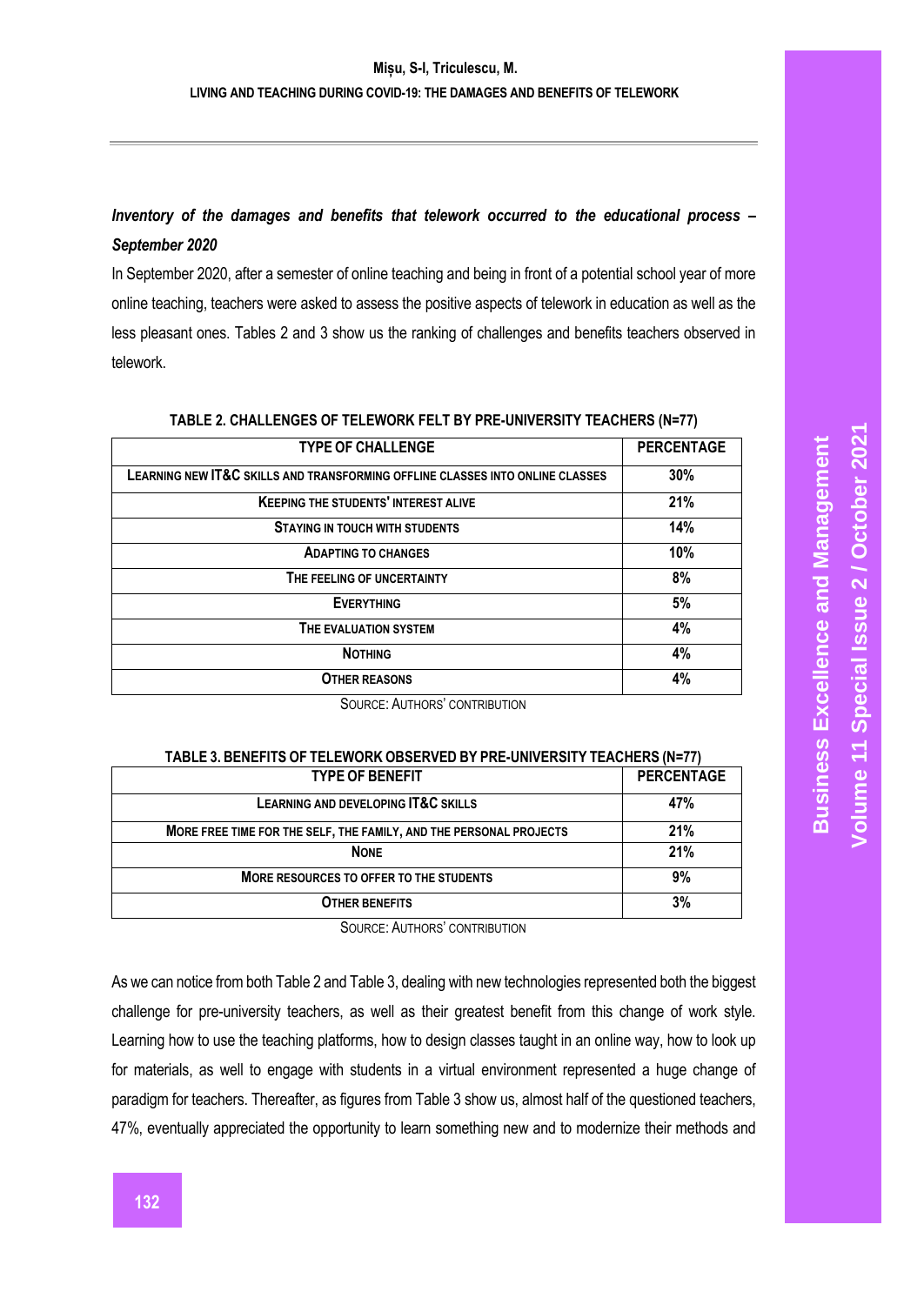### **Mișu, S-I, Triculescu, M. LIVING AND TEACHING DURING COVID-19: THE DAMAGES AND BENEFITS OF TELEWORK**

skills. Additionally, as Radu (2021) shows, previous to March 2020, most of the teachers did not even have the knowledge that the instruments they started to use existed. Only after telework was imposed in the educational system, pre-university teachers learned about online meetings tools such as Zoom, Google Meet or Microsoft Teams. Additionally, Table 4 shows which specific IT&C skills the interviewed pre university teachers developed during telework.

| <u>TADLE 4. IT&amp;G DEVELOFED ONIELO DT FNEUNIVENOITT TEAGHENO (N=TJ)</u>            |                   |  |
|---------------------------------------------------------------------------------------|-------------------|--|
| <b>IT&amp;C DEVELOPED SKILL BY PRE UNIVERSITY TEACHERS</b>                            | <b>PERCENTAGE</b> |  |
| <b>CREATING AND MANAGING AN ONLINE MEETING</b>                                        | 98%               |  |
| <b>WRITING / SENDING E-MAILS</b>                                                      | 100%              |  |
| <b>CREATING DIGITAL MATERIALS (POWER POINT PRESENTATIONS, COMPLEX WORD DOCUMENTS)</b> | 78%               |  |
| <b>USING GOOGLE INSTRUMENTS</b>                                                       | 92%               |  |
| $0.01525 \cdot \text{A}11712522222170117011$                                          |                   |  |

| TABLE 4. IT&C DEVELOPED SKILLS BY PREUNIVERSITY TEACHERS (N=15) |  |
|-----------------------------------------------------------------|--|
|-----------------------------------------------------------------|--|

SOURCE: AUTHORS' CONTRIBUTION

As interviewed teachers mentioned, the effort to adapt to telework was mostly an individual one, as the Ministry of National Education did not offer them any formal technical guidance through this process in the spring of 2020.

Only after the school year of 2019/2020 finished, the Ministry of National Education started to authorize courses, where teachers could learn more about digital tools. One of the most mentioned courses by the interviewed teachers was "Teacher in Online", an intensive programme started in the summer of 2020 by the association named *Digital Nation*. This was a course designed to introduce teachers to Google instruments. It was a highly praised programme, but with a big disadvantage, it was not free. The city hall of Bucharest helped young teachers based professionally in the capital city, in the autumn of 2020 by subsiding it entirely, however, this makes us question whether this facility did not create a gap between different age groups of teachers regarding their IT&C literacy level.

## *Inventory of the damages and benefits that telework occurred to the educational process – September 2021*

September 2021 marks the beginning of 2021/2022 school year, the second school year in a row when teachers, students, and parents prepare to face different scenarios of attending classes. Tables 5 and 6 will show the teachers' perception after a year of telework and constant changes, about the benefits and challenges of telework.

#### **TABLE 5. CHALLENGES OF TELEWORK FELT BY PRE-UNIVERSITY TEACHERS (N=15)**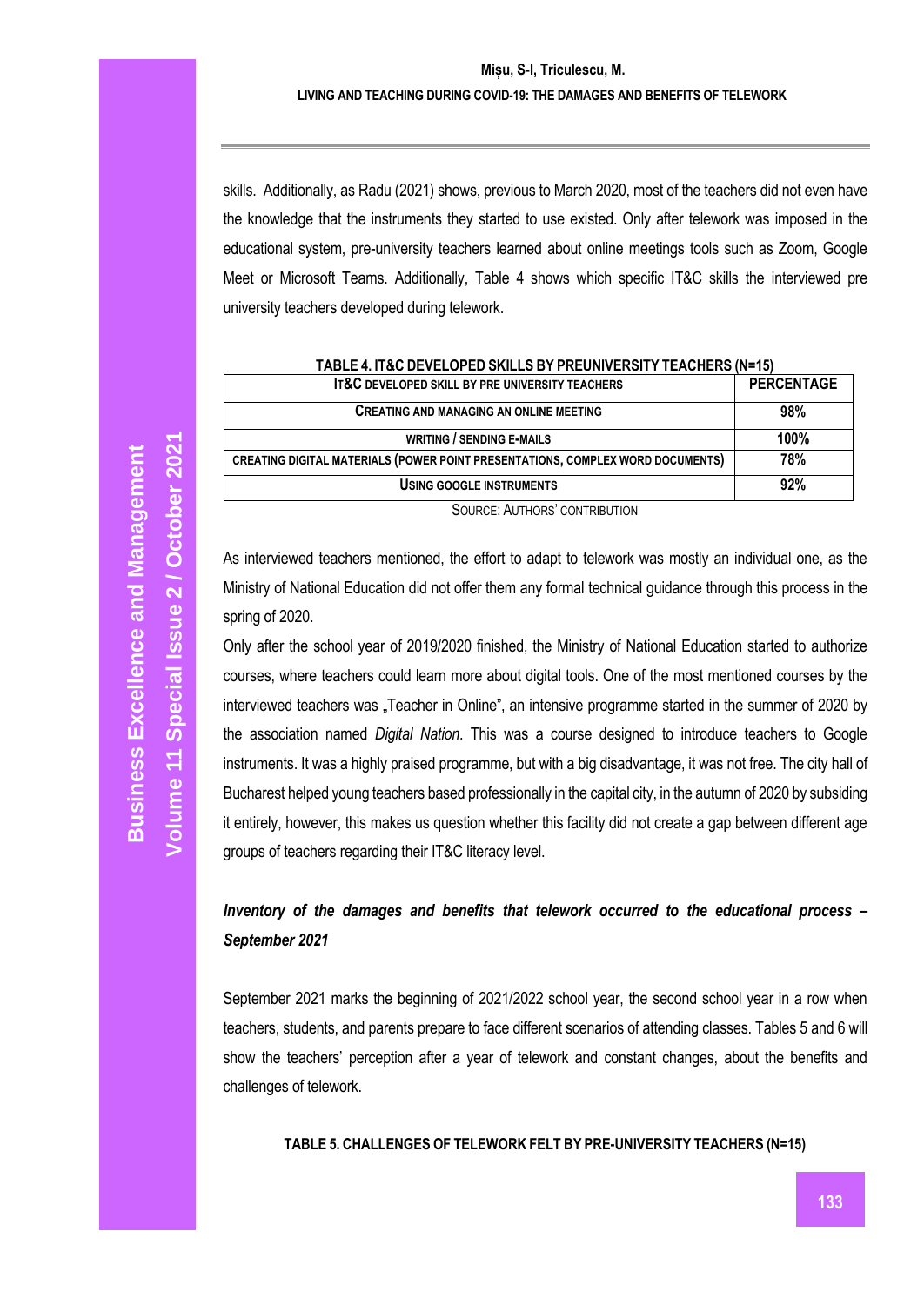#### **Mișu, S-I, Triculescu, M.**

#### **LIVING AND TEACHING DURING COVID-19: THE DAMAGES AND BENEFITS OF TELEWORK**

| <b>TYPE OF CHALLENGE</b>                                   | <b>PERCENTAGE</b> |
|------------------------------------------------------------|-------------------|
|                                                            |                   |
| <b>KEEPING THE STUDENTS' INTEREST AND MOTIVATION ALIVE</b> | 39%               |
| TRYING TO DELIVER CLEAR & UNDERSTANDABLE INFORMATION       | 22%               |
| <b>CONNECTING EMOTIONALLY WITH THE STUDENTS</b>            | 17%               |
| ADAPTING TO PERMANENT CHANGES IN PROCEDURES                | 12%               |
| THE EVALUATION SYSTEM                                      | 6%                |
| <b>FEELING SOCIALLY ISOLATED</b>                           | 4%                |

SOURCE: AUTHORS' CONTRIBUTION

| TABLE 6. BENEFITS OF TELEWORK OBSERVED BY PRE-UNIVERSITY TEACHERS (N=15) |                   |
|--------------------------------------------------------------------------|-------------------|
| <b>TYPE OF BENEFIT</b>                                                   | <b>PERCENTAGE</b> |
| <b>LEAVING AT A SLOWED-DOWN PACE</b>                                     | 37%               |
| INTEGRATING MORE ONLINE RESOURCES                                        | 30%               |
| PUTTING INTO PRACTICE THE IT&C SKILLS PREVIUOSLY LEARNT                  | 19%               |
| NO COMMUTE TIME WASTED                                                   | 10%               |
| <b>REDUCING PAPER WASTE</b>                                              | 4%                |
|                                                                          |                   |

SOURCE: AUTHORS' CONTRIBUTION

As we can observe in Table 5, the challenges of telework perceived by the teachers after a year of using it are slightly different from the ones stated in September 2020 and they no longer target technology, but the people's interaction. The most challenging aspect seems to be how the relationship between students and teachers was developed while classes were held online or in a hybrid system. Teachers' answers show that they felt like their students were losing the interest in school, that they did not have the right instruments to increase students' motivation, and moreover, teachers couldn't receive proper feedback whether the information they were delivering in the online sessions was understandable.

Another interesting aspect about the benefits and challenges of telework in the teachers' case is related to the fact that up to 4% of them felt socially isolated while teaching online, stating they experienced loneliness, sadness, and lack of inspiration about how to design their work. Nevertheless, most of the benefits teachers indicated for telework target the slowed-down life they lived, as they were no longer exposed to the hustle and bustle from schools and the free time they gained for themselves by the lack of commute.

Additionally, table 6 indicates that among the benefits of telework that teachers perceived, were the possibility to integrate better online resources in their teaching activities, as well as the satisfaction to use skills recently learned (i.e. the skills to use platforms and other IT&C skills) and to reduce the amount of paper they were using.

Figure 2 shows the most used online platforms in the online teaching, as indicated by the interviewed teachers. When asked about the reasons why one of the platforms was preferred instead of another one,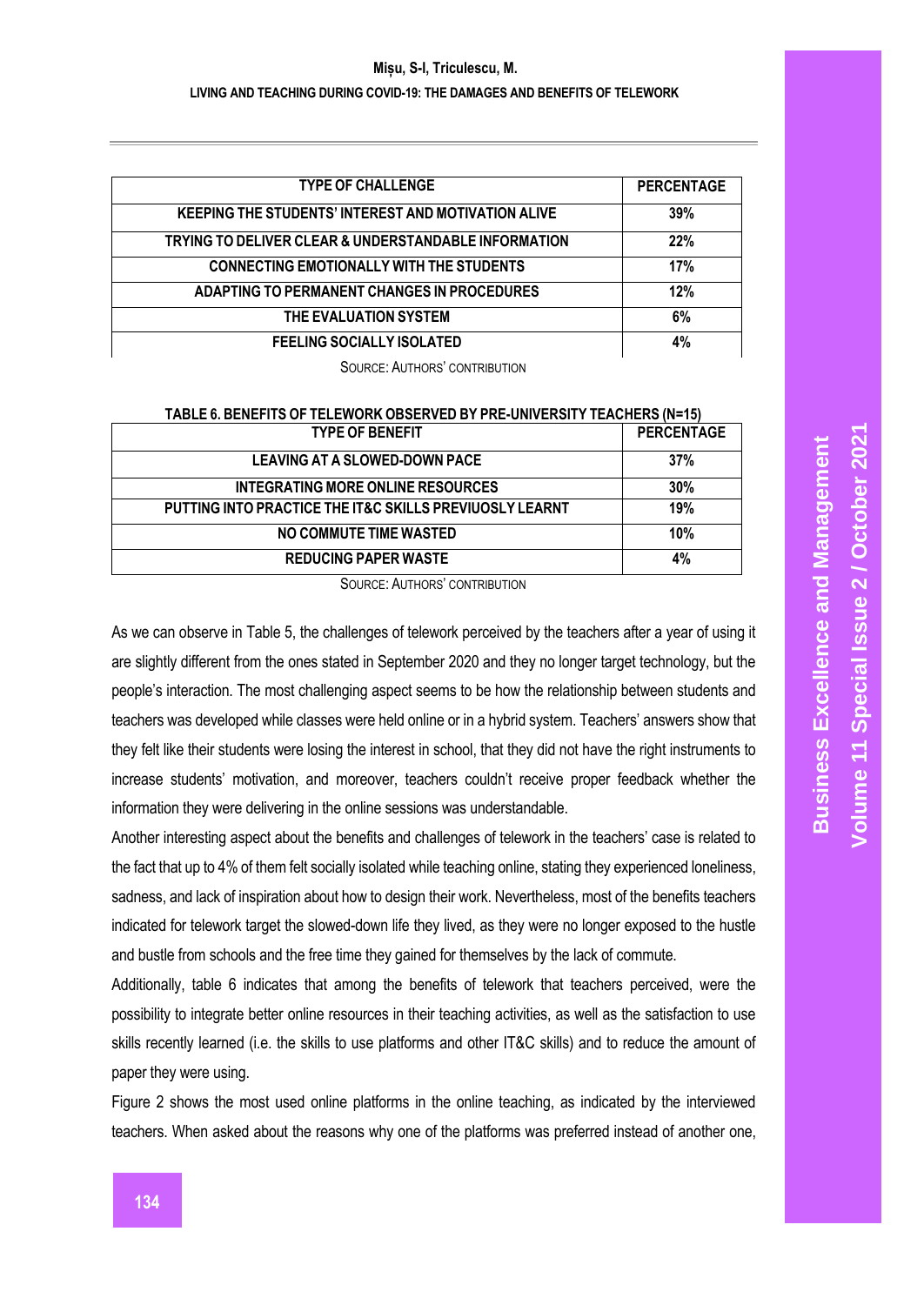most of the teachers explained that it was not their personal choice, but usually it was the school's decision to indicate the agreed one. Based on the received answers, we have made a top of the advantages provided by the Google instruments, as indicated in figure 3.



**FIGURE 2. THE MOST USED ONLINE PLATFORMS IN ONLINE TEACHING**



Source: Authors' contribution

**FIGURE 3. ADVANTAGES OF GOOGLE INSTRUMENTS** 

Source: Authors' contribution

### **5. CONCLUSIONS**

This paper's purpose was to present the damages and benefits of telework while living and teaching during COVID-19 by showing the teachers' perception before and after the school year of 2020/2021. This scope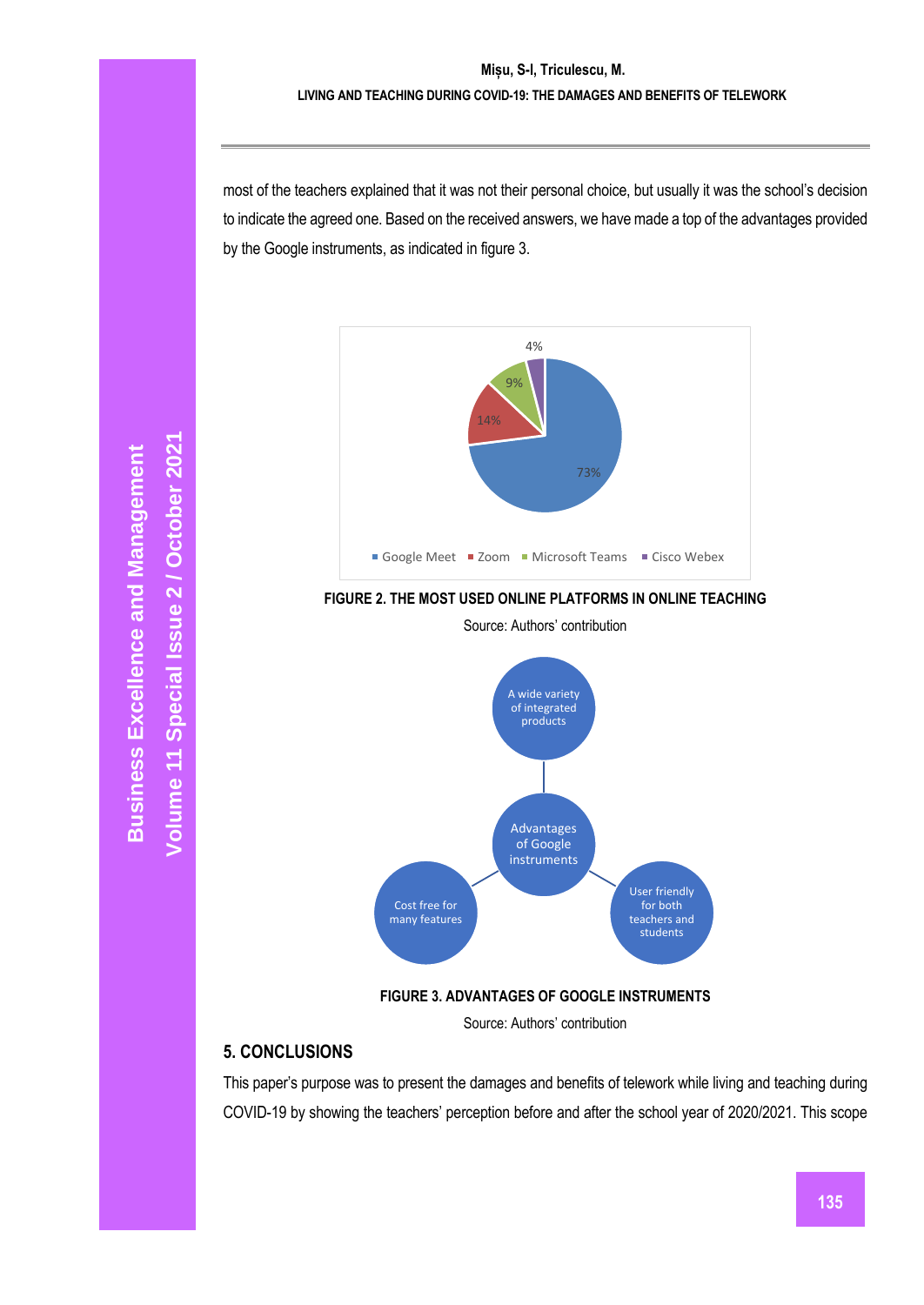#### **Mișu, S-I, Triculescu, M.**

#### **LIVING AND TEACHING DURING COVID-19: THE DAMAGES AND BENEFITS OF TELEWORK**

was approached through the help of an online survey and the help of an interview, tools used at one year distance to evidence the evolution of the teachers' perception.

Findings show us that through the school year of 2020/2021 teachers found particularly challenging how their relationship with the students was developed. On the other hand, during the spring of 2020, teachers mainly struggled with understanding how the platforms worked, how to design an online class and later on, they discovered that keeping students motivated and passing on understandable knowledge was even harder.

Moreover, in terms of the benefits teachers felt while teleworking, most of them said that gaining more time for themselves, slowing down the pace of life, and having the possibility to access resources they couldn't previously, were the most important perks.

The above mentioned findings of our study determine us to conclude that teachers have a good capacity to adapt to new forms of teaching if properly trained and guided, so we suggest to decision makers to invest more resources into this process (e.g. more financial resources will provide equal access to all categories of teachers to trainings; more time for transparent communication will facilitate emotional support and guidance through challenging situations).

Additionally, finding out that one of the most indicated benefits of telework was more free time determines us to believe that further investigations are required for digging into the Romanian teachers work-life balance and for which reasons they needed this extra time for themselves.

Last but not least, we need to acknowledge the strong limitations this study presents. First of all, the sample of examined subjects is a rather small one and it might not indicate representative answers for all category of teachers. There are strong possibilities that a replication of this study in a different geographical context, or in a different age or gender group, to show different results. Additionally, as the context of COVID-19 pandemic is a rapidly changing one, new challenges occur daily in the life of educational stakeholders, hence their perspectives over telework, could as well change.

Finally, we keep the faith that the above presented information can be valuable for all categories of stakeholders that want to keep investigating how telework impacts teachers, as it is a field at its dawn and every day brings to light new perspectives.

#### **REFERENCES**

Alqurshi, A. (2020). Investigating the impact of COVID-19 lockdown on pharmaceutical education in Saudi Arabia – a call for a remote teaching contingency strategy. *Saudi Pharm*. J. 28, 1075–1083, http://dx.doi.org/10.1016/j.jsps.2020.07.008.